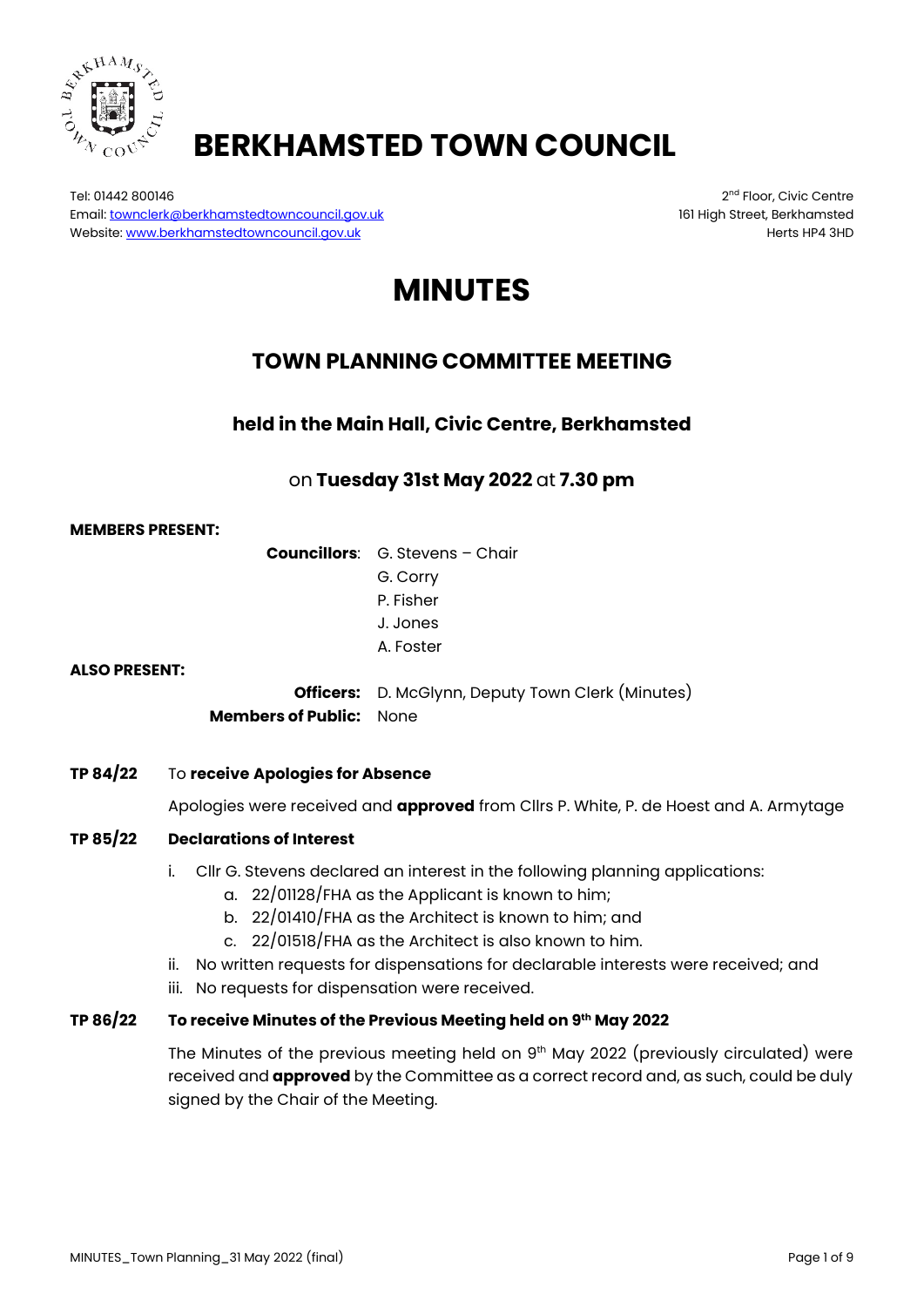# **TP 87/22 To elect a Chair and Vice Chair for the forthcoming year**

Cllr J. Jones proposed and Cllr A. Foster seconded that Cllr G. Stevens be appointed as Chair of the Committee for the forthcoming year. There being no other nominations, the appointment of **Cllr G Stevens** as **Chair** was unanimously **approved**.

Cllr G Stevens then proposed and Cllr P. Fisher seconded that Cllr P. White be appointed as Vice Chair of the Committee for the forthcoming year. There being no other nominations, the appointment of **Cllr P. White** as **Vice Chair** was unanimously **approved**.

#### **TP 88/22** To **receive Chair's Communications**

The following Road Traffic Orders were **received** by the Committee:

#### 1. **Road Traffic Orders**

- i. THE HERTFORDSHIRE (TEMPORARY CLOSING OF TRESCO ROAD/RIDGEWAY, BERKHAMSTED) ORDER 2022
- ii. THE HERTFORDSHIRE (TEMPORARY CLOSING AND TEMPORARY WAITING RESTRICTIONS IN BRIDGEWATER ROAD AND CASTLE STREET, BERKHAMSTED) ORDER 2022
- iii. THE HERTFORDSHIRE (TEMPORARY CLOSING OF HALL PARK HILL, BERKHAMSTED DURING A 'QUEEN'S PLATINUM JUBILEE STREET PARTY') ORDER 2022
- iv. THE HERTFORDSHIRE (TEMPORARY CLOSING OF SAYERS GARDENS, BERKHAMSTEAD DURING A 'QUEEN'S PLATINUM JUBILEE STREET PARTY') ORDER 2022
- v. THE HERTFORDSHIRE (TEMPORARY CLOSING OF CHAPEL STREET, BERKHAMSTED) ORDER 2022
- vi. THE HERTFORDSHIRE (TEMPORARY CLOSING OF TREVELYAN WAY, BERKHAMSTED DURING A 'QUEEN'S PLATINUM JUBILEE STREET PARTY') ORDER 2022
- vii. THE HERTFORDSHIRE (TEMPORARY CLOSING OF CHARLES STREET, BERKHAMSTED DURING A 'QUEEN'S PLATINUM JUBILEE STREET PARTY') ORDER 2022
- viii. THE HERTFORDSHIRE (TEMPORARY CLOSING OF LOMBARDY DRIVE, BERKHAMSTED DURING A 'QUEEN'S PLATINUM JUBILEE STREET PARTY') ORDER 2022
- ix. THE HERTFORDSHIRE (TEMPORARY CLOSING OF CROSSWAYS, BERKHAMSTED DURING A 'QUEEN'S PLATINUM JUBILEE STREET PARTY') ORDER 2022
- x. THE HERTFORDSHIRE (TEMPORARY CLOSING OF HOLLY DRIVE, BERKHAMSTED DURING A 'QUEEN'S PLATINUM JUBILEE STREET PARTY') ORDER 2022
- xi. THE HERTFORDSHIRE (TEMPORARY CLOSING OF WEST ROAD, BERKHAMSTED DURING A 'QUEEN'S PLATINUM JUBILEE STREET PARTY') ORDER 2022
- xii. THE HERTFORDSHIRE (TEMPORARY CLOSING OF EGERTON ROAD, BERKHAMSTED DURING A 'QUEEN'S PLATINUM JUBILEE STREET PARTY') ORDER 2022
- xiii. THE HERTFORDSHIRE (TEMPORARY CLOSING OF MURRAY ROAD, BERKHAMSTED DURING A 'QUEEN'S PLATINUM JUBILEE STREET PARTY') ORDER 2022
- xiv. THE HERTFORDSHIRE (TEMPORARY CLOSING OF ANGLEFIELD ROAD, BERKHAMSTED DURING A 'QUEEN'S PLATINUM JUBILEE STREET PARTY') ORDER 2022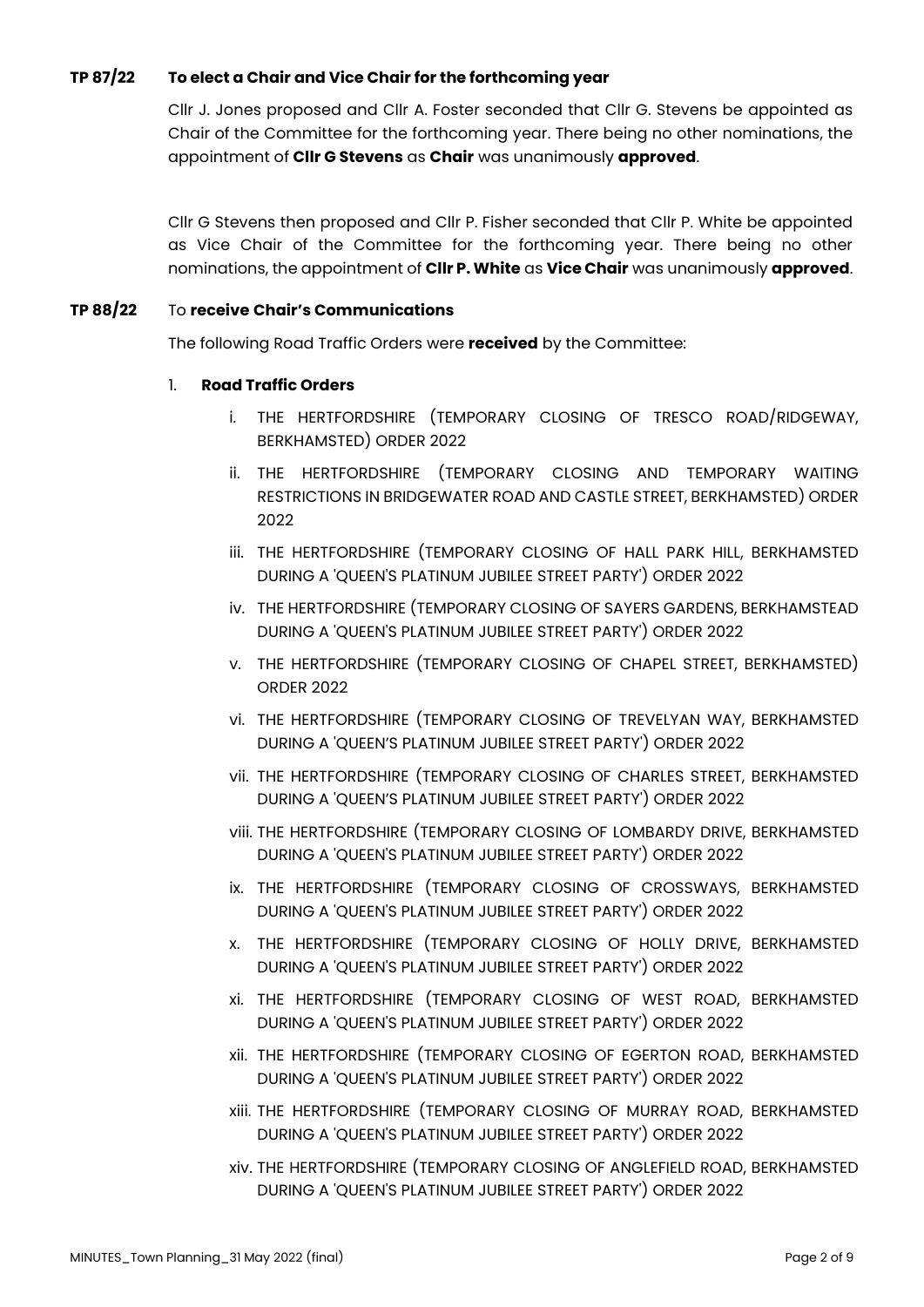- xv. THE HERTFORDSHIRE (TEMPORARY CLOSING OF VICTORIA ROAD, BERKHAMSTED DURING A 'QUEEN'S PLATINUM JUBILEE STREET PARTY') ORDER 2022
- xvi. THE HERTFORDSHIRE (TEMPORARY CLOSING OF BOXWELL ROAD, BERKHAMSTED DURING A 'QUEEN'S PLATINUM JUBILEE STREET PARTY') ORDER 2022
- xvii.THE HERTFORDSHIRE (TEMPORARY CLOSING OF CASTLE HILL AVENUE, BERKHAMSTED DURING A 'QUEEN'S PLATINUM JUBILEE STREET PARTY') ORDER 2022
- xviii. THE HERTFORDSHIRE (TEMPORARY CLOSING OF CHAPEL STREET AND MANOR STREET, BERKHAMSTED DURING A 'QUEEN'S PLATINUM JUBILEE STREET PARTY') ORDER 2022

#### 2. **Tree Preservation Orders**

None were received.

# **TP 89/22 Licensing Applications**

- i. No premises licences were received.
- ii. No pavement licences were received.
- iii. Cllr G. Stevens advised that many of the current pavement licences in Berkhamsted were granted under the Government's Covid-19 response and will expire on 30th September 2022, at which point, applicants will need to reapply if they wish to renew their licences. The Committee expressed their concerns about the current situation and that overcrowded pavements and uneven cambers were causing accessibility issues. It was agreed to write to the Dacorum Borough Council ("DBC") Licensing Officers to their draw attention to these issues when considering the renewal process for pavement licences after the 30th September 2022.

**Action**: Cllr G. Stevens/Deputy Clerk

# **TP 90/22 Multi Storey Car Park Update**

Cllr G. Stevens pointed out that there was an outstanding item from the last meeting relating to certain construction snagging issues, which he would continue to follow up with the Parking Forum members and appropriate officer at DBC.

#### **TP 91/22 Public Participation**

No Members of Public were present at the meeting.

# **TP 92/22 To consider, for Resolution, forms and drawings for planning applications relating to the Town of Berkhamsted received from Dacorum Borough Council.**

| <b>DBC Ref.</b> | Proposal                                                    | Location     | <b>DBC</b> |
|-----------------|-------------------------------------------------------------|--------------|------------|
|                 |                                                             |              | PO         |
| 22/00805/FHA    | <b>AMENDED SCHEME/ADDITIONAL INFORMATION</b>                | 44 Woodlands | EP         |
|                 | Raise roof, hip to gable loft conversion and rear<br>dormer | Avenue       |            |
|                 | No objection                                                |              |            |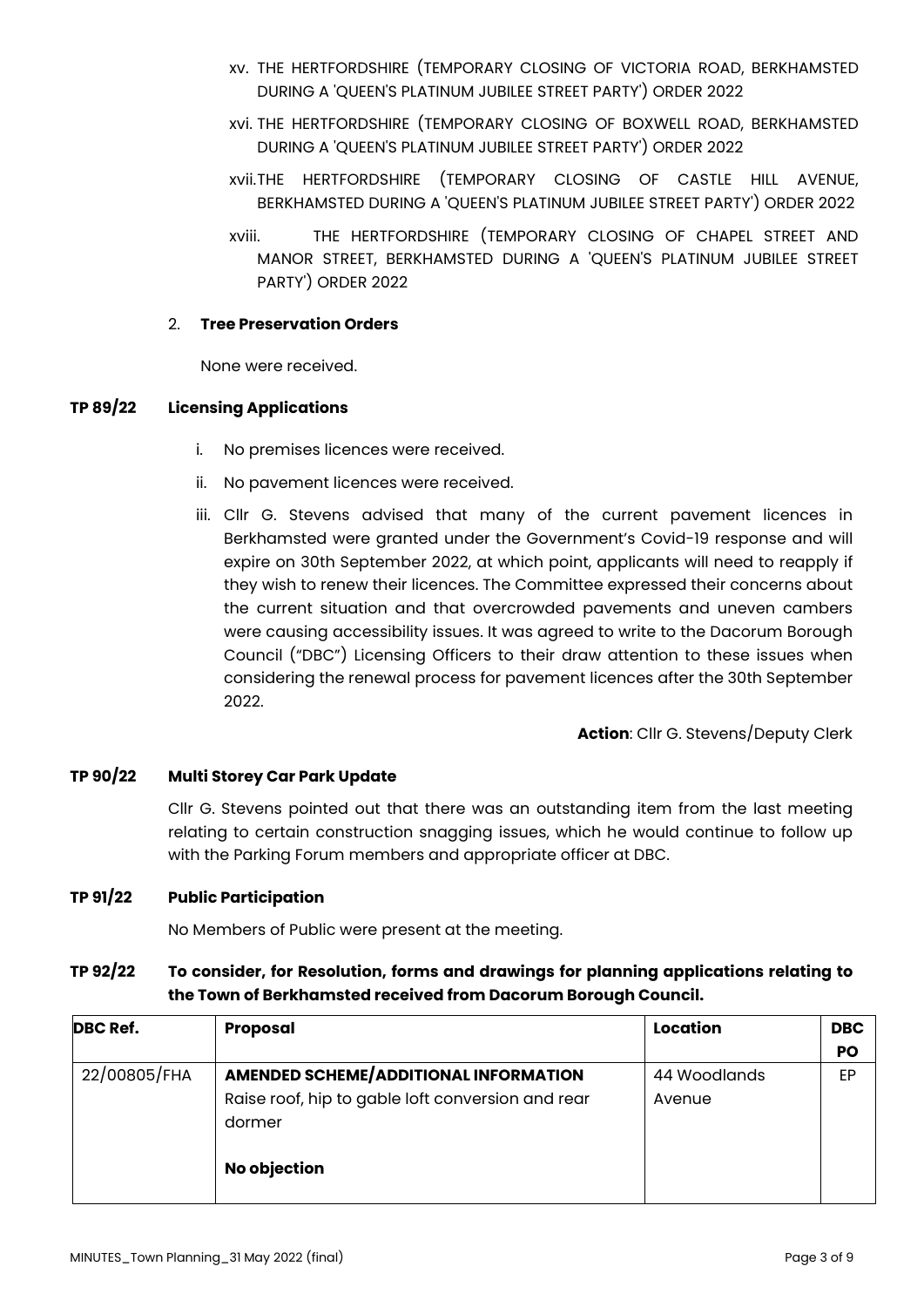|              | Whilst the Committee had no objection to the<br>principles of the proposed development, it draws the |                    |           |
|--------------|------------------------------------------------------------------------------------------------------|--------------------|-----------|
|              | attention of the Planning Officer to the width of the                                                |                    |           |
|              | dormers, which should not join at the mid-point, to                                                  |                    |           |
|              | comply with SLP Appendix 7 (vi).                                                                     |                    |           |
| 22/00661/ADV | <b>AMENDED SCHEME/ADDITIONAL INFORMATION</b>                                                         | Barclays 189 - 191 | JM        |
| 22/00662/LBC | Illuminated fascia sign, non-illuminated projecting                                                  | <b>High Street</b> |           |
|              | sign, painted 'Bakery' mural on King Street elevation                                                |                    |           |
|              | <b>No objection</b>                                                                                  |                    |           |
|              | No objection to the painted 'Bakery' panel on the                                                    |                    |           |
|              | Kings Road elevation. However, the Committee                                                         |                    |           |
|              | draws the attention of the Planning Officer to the                                                   |                    |           |
|              | large, blue advertising panel on the same Kings                                                      |                    |           |
|              | Road elevation, which may be in breach of                                                            |                    |           |
|              | advertising regulations.                                                                             |                    |           |
| 22/01214/FUL | <b>AMENDED SCHEME/ADDITIONAL INFORMATION</b>                                                         | 2 Bulbourne Close  | <b>SR</b> |
|              | Replacement dwelling                                                                                 |                    |           |
|              |                                                                                                      |                    |           |
|              | <b>Objection</b>                                                                                     |                    |           |
|              | The Committee noted the neighbour objections and                                                     |                    |           |
|              | objected to the proposed development on the                                                          |                    |           |
|              | grounds of scale, mass and bulk, loss of neighbour                                                   |                    |           |
|              | amenity (the fenestration overlooks the neighbours                                                   |                    |           |
|              | to the rear) and that the development would sit                                                      |                    |           |
|              | forward from the current building line.                                                              |                    |           |
|              | <b>CS12</b>                                                                                          |                    |           |
| 22/00623/FHA | <b>AMENDED SCHEME/ADDITIONAL INFORMATION</b>                                                         | 25 St Margarets    | JM        |
|              | Proposed two storey side extension and single storey                                                 | Close              |           |
|              | rear extension with open sided porch                                                                 |                    |           |
|              | Whilst the Committee had no objection to the                                                         |                    |           |
|              | proposed development, it expressed a concern                                                         |                    |           |
|              | about the loss of access to the rear.                                                                |                    |           |
| 22/01049/FHA | Underground room with overground steps/ladder                                                        | 7 Hockeridge View  | <b>SR</b> |
|              | entrance at the edge of the property with                                                            |                    |           |
|              | underground walkway which leads into the room.                                                       |                    |           |
|              | <b>Objection</b>                                                                                     |                    |           |
|              | The Committee objected to the proposed                                                               |                    |           |
|              | development on the grounds that the application                                                      |                    |           |
|              | did not provide adequate information about the                                                       |                    |           |
|              | scale and engineering aspects of the underground                                                     |                    |           |
|              | excavation.                                                                                          |                    |           |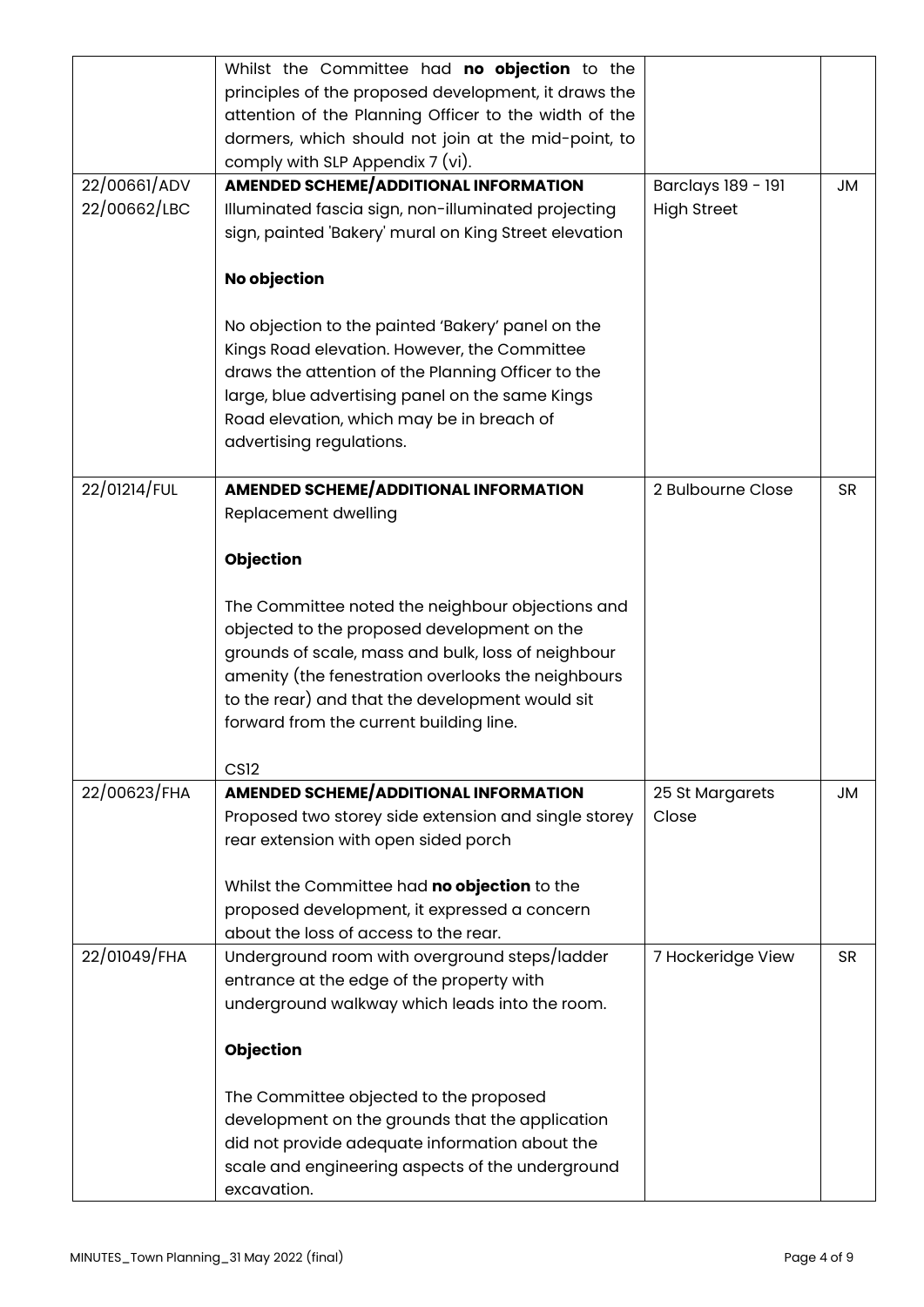| 22/01128/FHA | Raise apex, convert attic into bedroom and form        | 42 Woodlands        | <b>JG</b>  |
|--------------|--------------------------------------------------------|---------------------|------------|
|              | rear dormer.                                           | Avenue              |            |
|              |                                                        |                     |            |
|              | <b>No objection</b>                                    |                     |            |
|              |                                                        |                     |            |
|              | Whilst the Committee had no objection to the           |                     |            |
|              | principles of the proposed development, it draws the   |                     |            |
|              | attention of the Planning Officer to the width of the  |                     |            |
|              | dormers, which should be inset from the edge, to       |                     |            |
|              | comply with SLP Appendix 7 (vi).                       |                     |            |
| 22/01305/FHA | Construction of a first floor extension                | Imrie House Doctors | <b>CL</b>  |
|              |                                                        | <b>Commons Road</b> |            |
|              | No objection                                           |                     |            |
|              |                                                        |                     |            |
| 22/01343/FHA | First Floor Side Extension                             | 152 George Street   | <b>SR</b>  |
|              |                                                        |                     |            |
|              | <b>Objection</b>                                       |                     |            |
|              |                                                        |                     |            |
|              | The Committee supported the comments of the DBC        |                     |            |
|              | Conservation & Design Officer and objected to the      |                     |            |
|              | proposed development on the grounds of quality of      |                     |            |
|              | design.                                                |                     |            |
|              |                                                        |                     |            |
|              | CS <sub>12</sub>                                       |                     |            |
| 22/01360/FHA | Single storey side and rear extension                  | 22 Kitsbury Road    | <b>SR</b>  |
|              |                                                        |                     |            |
|              | No objection                                           |                     |            |
|              |                                                        |                     |            |
| 22/01368/FHA | Single and part two storey front extension and         | 4 Lombardy Drive    | LB         |
|              | alterations                                            |                     |            |
|              |                                                        |                     |            |
|              | No objection                                           |                     |            |
|              |                                                        |                     |            |
|              | Whilst the Committee had no objection to the           |                     |            |
|              | proposed development, it was concerned that it         |                     |            |
|              | would sit forward from the current building line.      |                     |            |
|              |                                                        |                     |            |
| 22/01376/FHA | Single storey rear extension, internal alterations and | 68 Kings Road       | <b>IBD</b> |
|              | material change to existing dormer                     |                     |            |
|              |                                                        |                     |            |
|              | <b>No objection</b>                                    |                     |            |
|              |                                                        |                     |            |
| 22/01382/FHA | Construction of garden office                          | 5 Beech Drive       | <b>CL</b>  |
|              |                                                        |                     |            |
|              | <b>No objection</b>                                    |                     |            |
|              |                                                        |                     |            |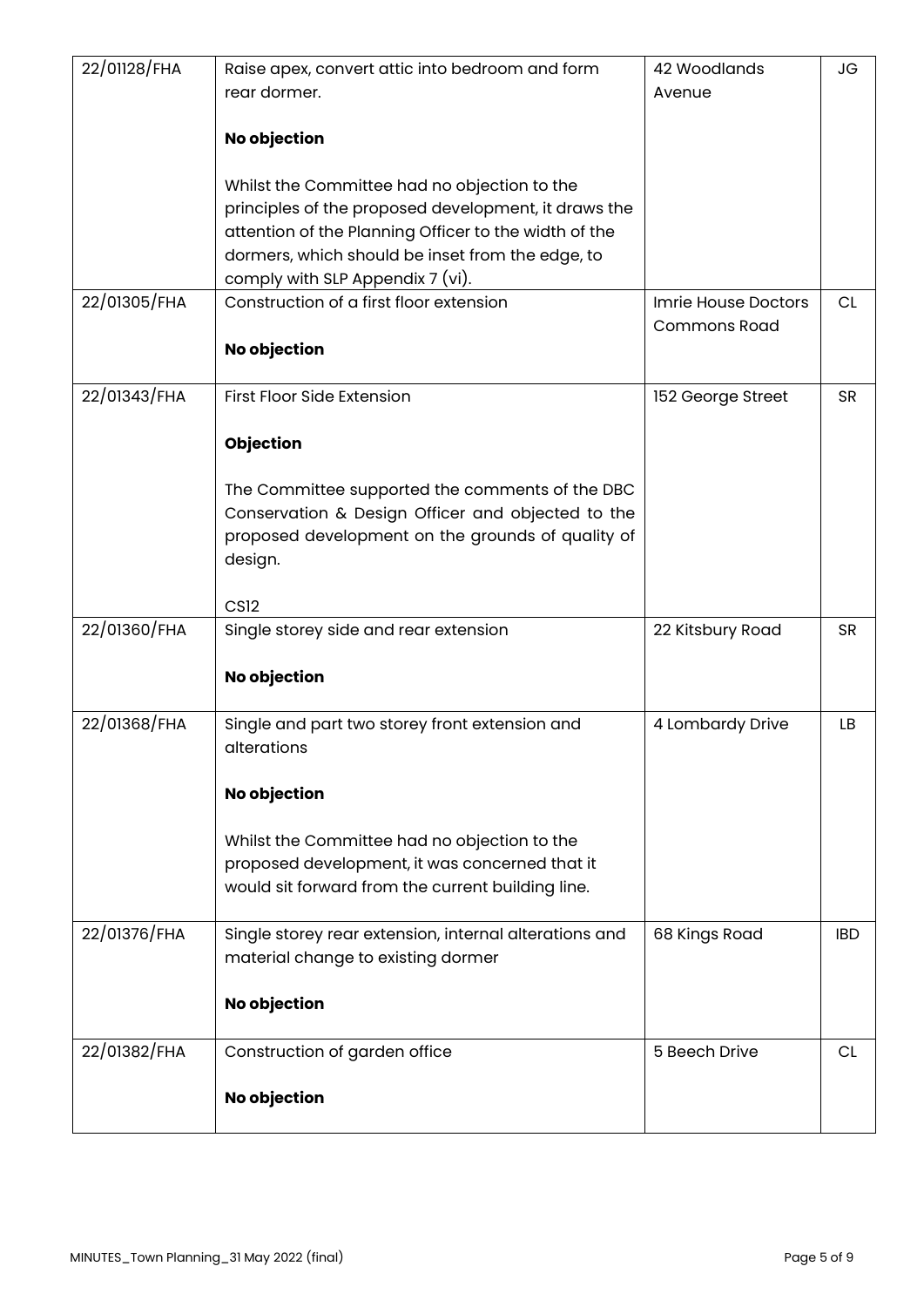| 22/01401/FHA | Proposed single storey side and rear extension<br>with new bifold doors, windows and rooflights.<br>New front door entrance with new porch canopy<br>over.<br>No objection                                                                                                                                                                                                                                                                                                                          | 52 Upper Hall Park                        | LB         |
|--------------|-----------------------------------------------------------------------------------------------------------------------------------------------------------------------------------------------------------------------------------------------------------------------------------------------------------------------------------------------------------------------------------------------------------------------------------------------------------------------------------------------------|-------------------------------------------|------------|
| 22/01410/FHA | Single storey side extension and garage<br>conversion.<br>No objection                                                                                                                                                                                                                                                                                                                                                                                                                              | Harratts Chesham<br>Road                  | <b>JG</b>  |
| 22/01434/FHA | Construction of an open sided porch<br>No objection                                                                                                                                                                                                                                                                                                                                                                                                                                                 | 2 Upper Hall Park                         | <b>IBD</b> |
| 22/01421/FHA | Adaption of existing accommodation and garage<br>ancillary to the main house<br>No objection                                                                                                                                                                                                                                                                                                                                                                                                        | 55 Gossoms End                            | <b>IBD</b> |
| 22/01440/FHA | Part single part double storey rear extension,<br>single storey front extension, repositioning and<br>resizing of openings and rendering.<br><b>No objection</b><br>Whilst the Committee had no objection to principle<br>of the changes to the property, it requests that the<br>Planning Officer reviews the fenestration on the<br>flank wall overlooking the neighbouring property,<br>Melstock, and the roof lights, in order to address<br>the issues of loss of amenity raised by neighbour. | Greenhill<br>Graemesdyke Road             | <b>IBD</b> |
| 22/01462/FHA | Single storey front and single storey side<br>extension. Addition of 2 rooflights<br><b>No objection</b>                                                                                                                                                                                                                                                                                                                                                                                            | <b>Brambleway House</b><br>Cross Oak Road | <b>SR</b>  |
| 22/01471/FHA | Proposed single storey rear extension with first<br>floor side extension. Changes to windows and<br>doors to the rear of the property.<br><b>No objection</b><br>Whilst the Committee had no objection to the<br>proposed development, it expressed a concern<br>about the large expanse of plain brick to the flank<br>elevation and requested that the Planning Officer<br>considers introducing a patterned brickwork that<br>might enhance the elevation.                                       | Grove End, Elm Grove                      | CL         |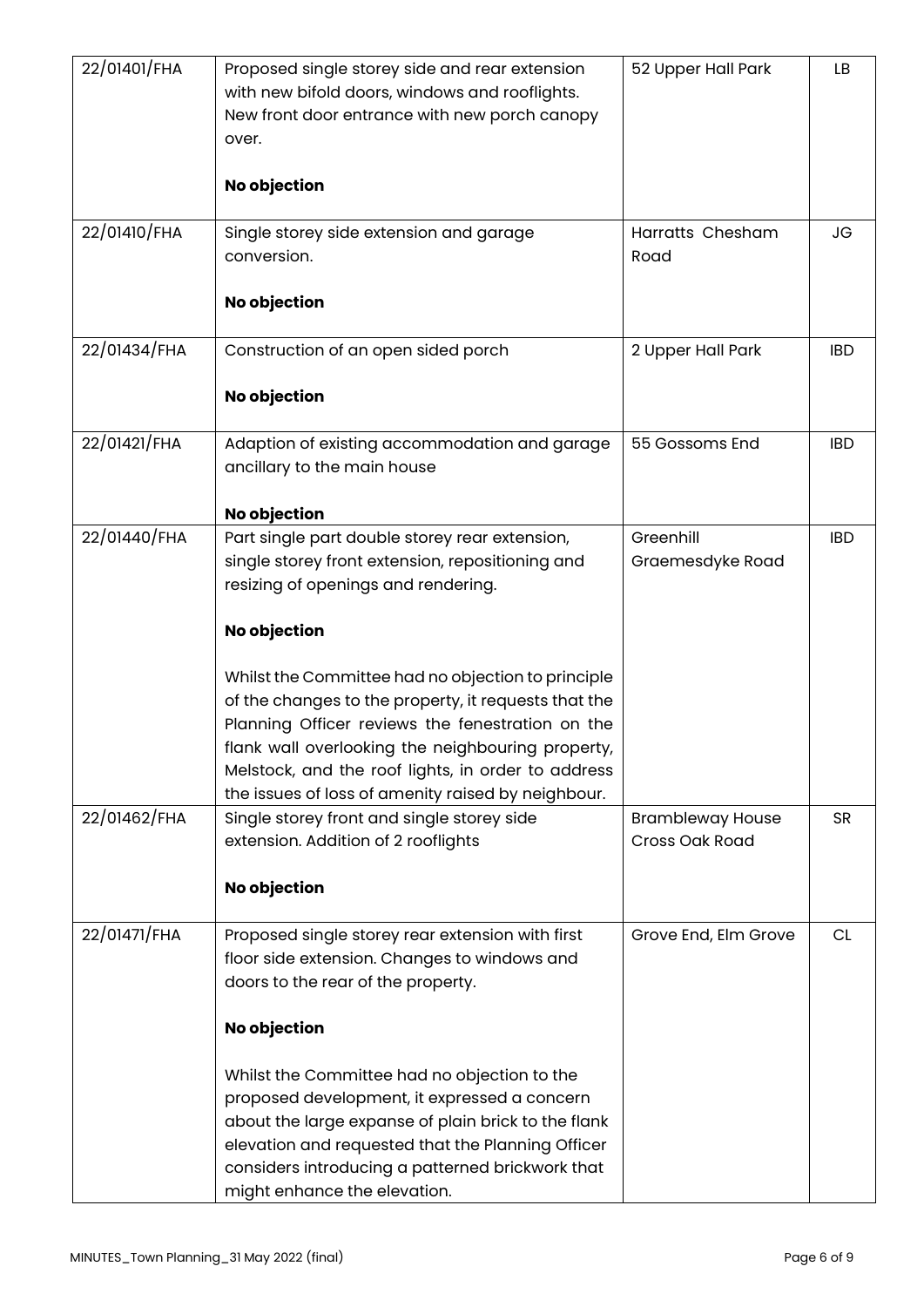| 22/01518/FHA                 | Alterations to existing side return extension.                                                                                                                                                                             | 324 High Street                             | EP        |
|------------------------------|----------------------------------------------------------------------------------------------------------------------------------------------------------------------------------------------------------------------------|---------------------------------------------|-----------|
|                              | <b>No objection</b>                                                                                                                                                                                                        |                                             |           |
| 22/01540/FHA                 | Single storey rear extension and alterations to first<br>floor rear fenestration.                                                                                                                                          | 5 Chapel Street                             | <b>SR</b> |
|                              | <b>No objection</b>                                                                                                                                                                                                        |                                             |           |
| 22/01573/FHA                 | Timber clad garden room structure                                                                                                                                                                                          | 23 Millfield                                | LB        |
|                              | <b>No objection</b>                                                                                                                                                                                                        |                                             |           |
| 22/01252/FUL<br>22/01253/LBC | Removal of existing air conditioning condenser<br>and installation of 3 new condensers to rear<br>lightwell, I new vent to side elevation of modern<br>extension. Reinstatement and re-painting of<br>$external door(s)$ . | 189 - 191 High Street                       | <b>JM</b> |
|                              | No objection, subject to confirmation that the<br>sound levels of the new air conditioning units<br>comply with Environmental Control Policy.                                                                              |                                             |           |
| 22/01502/FUL                 | Replace a collapsed retaining wall, which<br>supports the residents car parking.                                                                                                                                           | <b>Bridge Court Bridge</b><br><b>Street</b> | <b>NG</b> |
|                              | The Committee is not qualified to comment on                                                                                                                                                                               |                                             |           |
|                              | this application but it supports the comments<br>made by the DBC Conservation & Design Officer                                                                                                                             |                                             |           |
|                              | with regards to materials and finishes.                                                                                                                                                                                    |                                             |           |
| 22/01555/FUL                 | Construction of six detached houses                                                                                                                                                                                        | 57 South Park<br>Gardens                    | AP        |
|                              | <b>No objection</b>                                                                                                                                                                                                        |                                             |           |
|                              | Whilst the Committee had no objection to the<br>proposed development, it remains concerned<br>about access for emergency and waste disposal                                                                                |                                             |           |
|                              | vehicles.                                                                                                                                                                                                                  |                                             |           |
| 22/01386/FUL                 | Construction of new external lift and ancillary<br>works                                                                                                                                                                   | 230A High Street                            | <b>RF</b> |
|                              | <b>No objection</b>                                                                                                                                                                                                        |                                             |           |
| 22/01537/LDP                 | Single storey side/rear extensions and partial<br>garage conversion<br>Noted.                                                                                                                                              | 4 Hill Mead                                 | HE        |
|                              |                                                                                                                                                                                                                            |                                             |           |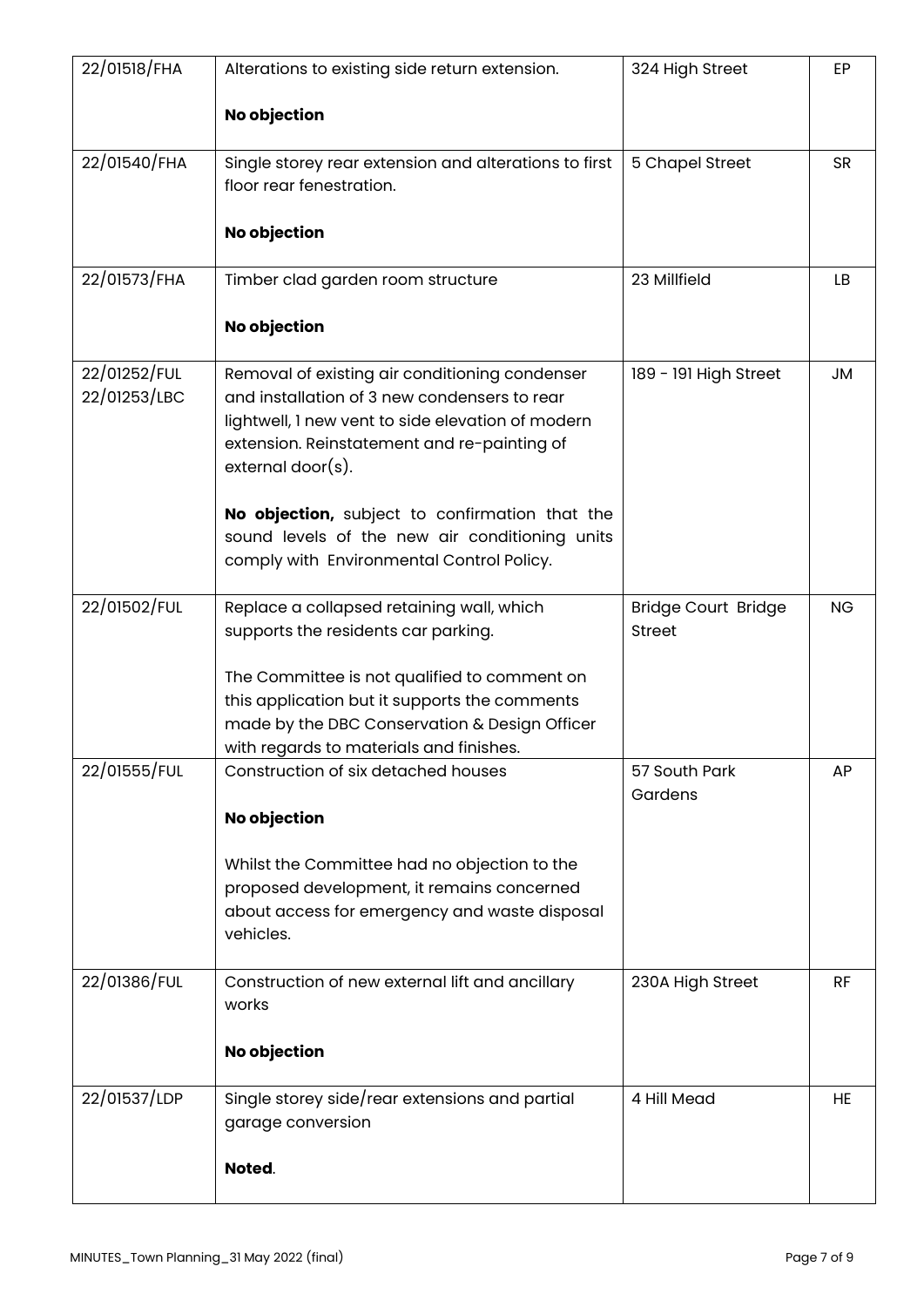| 22/01538/LDP | Installation of railings and gates at Berkhamsted<br>School<br><b>Objection</b><br>The Committee objected to this application on the<br>grounds that it is not convinced that the use of<br>railings is the best choice, when other security<br>options are available. The Committee believes | Castle Campus<br><b>Berkhamsted School</b><br><b>Castle Street</b> | BC         |
|--------------|-----------------------------------------------------------------------------------------------------------------------------------------------------------------------------------------------------------------------------------------------------------------------------------------------|--------------------------------------------------------------------|------------|
|              | that the open aspect of the vista should remain.                                                                                                                                                                                                                                              |                                                                    |            |
| 22/01224/TPO | <b>Fell trees</b><br>The Committee requested that this application be<br>referred to a DBC Trees and Woodlands Officer and<br>that any felled tree be replaced by a suitable<br>native species.                                                                                               | Swiss Cottage 19<br>Kingsdale Road                                 | <b>IBD</b> |
| 22/01470/TPO | Fell Eucalyptus to ground level                                                                                                                                                                                                                                                               | Balcary, Shootersway                                               | <b>IBD</b> |
|              | The Committee requested that this application be<br>referred to a DBC Trees and Woodlands Officer and<br>that any felled tree be replaced by a suitable<br>native species.                                                                                                                    |                                                                    |            |
| 22/01358/TCA | Felling of blueblossom ceanothus tree<br>The Committee requested that this application be<br>referred to a DBC Trees and Woodlands Officer and<br>that any felled tree be replaced by a suitable<br>native species.                                                                           | Colenso Cottage,<br><b>Doctors Commons</b><br>Road                 | <b>IBD</b> |
| 22/01384/TCA | Felling of trees<br>The Committee requested that this application be<br>referred to a DBC Trees and Woodlands Officer and<br>that any felled tree be replaced by a suitable<br>native species.                                                                                                | The Bungalow<br>Church Lane                                        | <b>IBD</b> |
| 22/01438/TCA | Felling of tree<br>The Committee requested that this application be<br>referred to a DBC Trees and Woodlands Officer and<br>that any felled tree be replaced by a suitable<br>native species.                                                                                                 | 2 Manor Close                                                      | <b>IBD</b> |
| 22/01466/TCA | Works to tree<br>The Committee requested that this application be<br>referred to a DBC Trees and Woodlands Officer.                                                                                                                                                                           | 20 North Road                                                      |            |